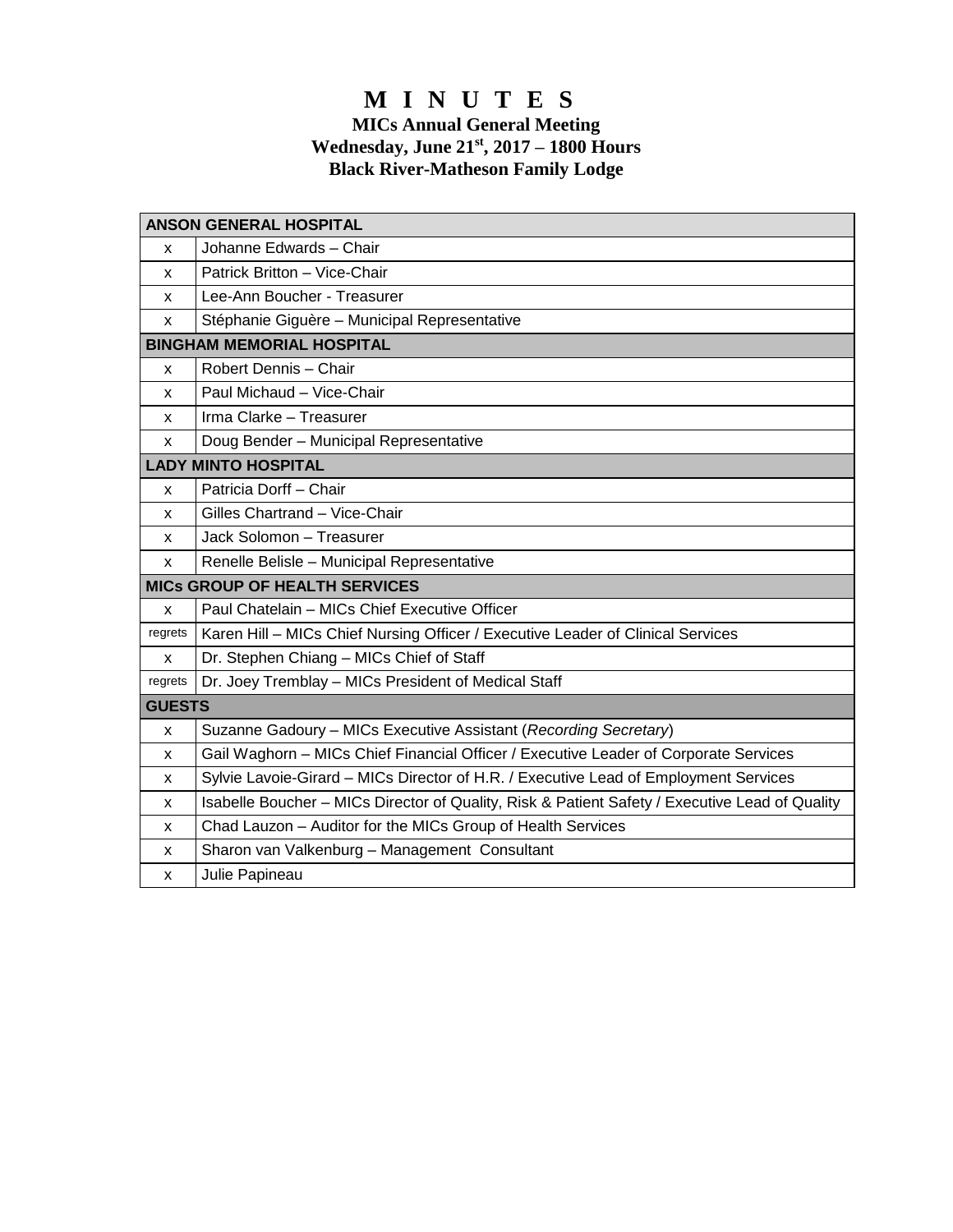## **1. CALL TO ORDER**

B. Dennis called the meeting to order

# **2. WELCOMING REMARKS OF THE CHAIR**

B. Dennis welcomed everyone and thanked them for coming out.

## **3. CONFIRMATION OF QUORUM**

It was recorded that there was a quorum.

## **4. NOTICE OF MEETING**

As per Article 3.3 of the Corporate By-Laws, notice of the Annual meeting was published in the Cochrane Times-Post and the Enterprise on June 1<sup>st</sup>, 2017 and June 15 th, 2017.

In addition, notices were e-mailed to all the Corporate Members on May  $25<sup>th</sup>$ , 2017.

Therefore we have satisfied the notice requirements for the Annual Meeting of the Corporation as required in the By-laws.

# **5. INTRODUCTION OF THE BOARD MEMBERS**

- B. Dennis asked the members in attendance to introduce themselves.
- B. Dennis introduced Sharon vanValkenburg, Management Consultant and gave a brief biography.

## **6. PRESENTATION**

 S. vanValkenburg presented "MICs Health Links", a ministry initiative that will improve delivery and coordination of care for a defined patient population while reducing costs and improving the patient's experience. There are currently more than 80 health links established with more developing. Each health link serves the people in a specific geography.

The complex patient target population should include:

- Patients with high needs and/or complex conditions
- Patients with four or more chronic/high cost conditions, including a focus on individuals living with mental health and addictions, palliative patients and the frail elderly

# **7. MINUTES OF PREVIOUS MEETING**

7.1 Minutes of the MICs Corporation meeting held June 22<sup>nd</sup>, 2016 were provided for information.

Chair asked if there were errors or omission.

Hearing none, the Motion was declared.

**THAT** the MICs Board of Directors approve the minutes of the corporation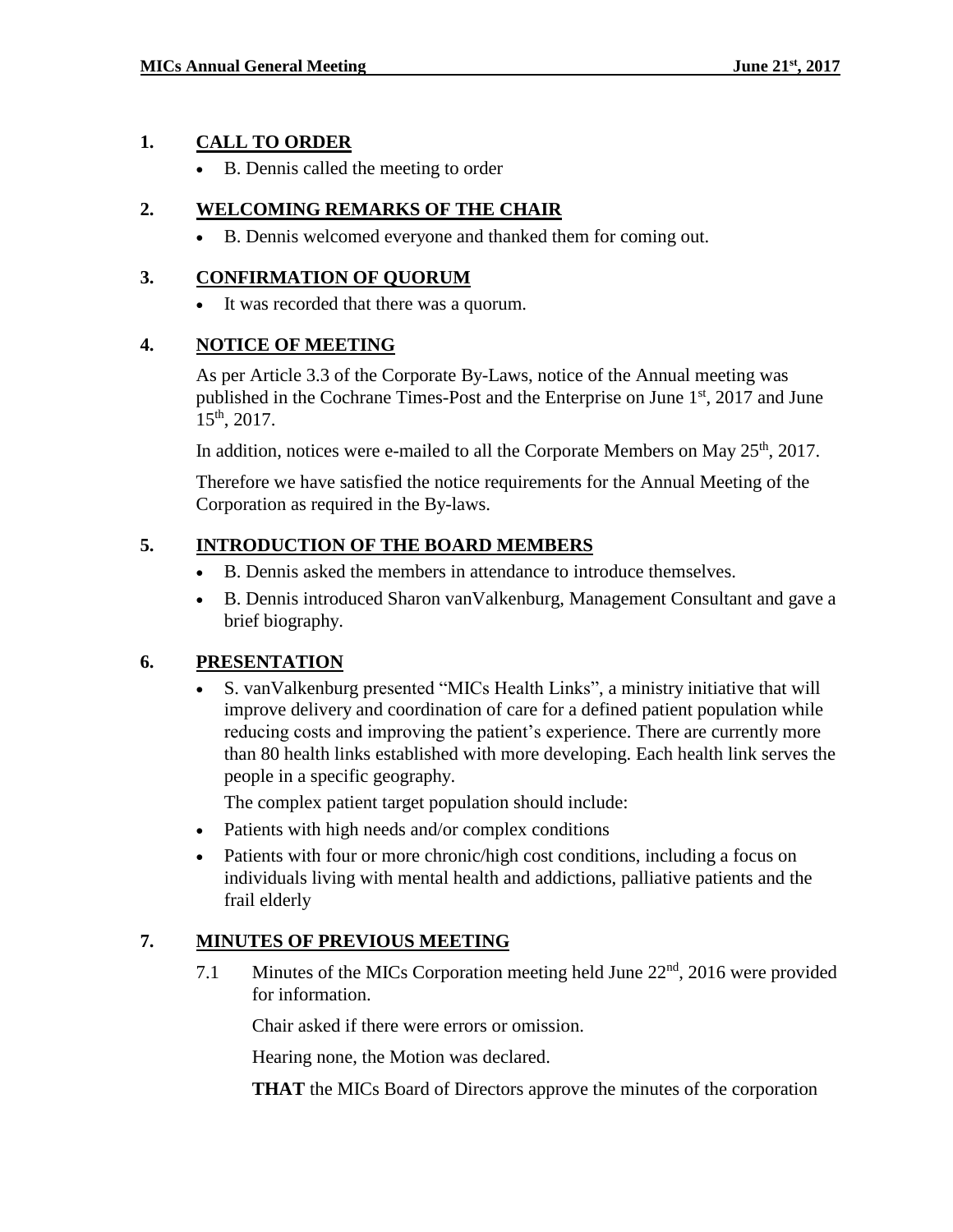meeting held June 22<sup>nd</sup>, 2016 as presented.

#### **8. BUSINESS ARISING FROM MINUTES**

• There were no items of business arising from last year's Annual meeting.

## **9. REPORTS OF THE CHAIRS**

The chairs' reports were provided in the Annual Report.

## **10. REPORT OF THE CHIEF EXECUTIVE OFFICER**

- The CEO Report was provided in the Annual Report.
- Paul addressed the assembly and highlighted the key achievements of the last fiscal year such as going to one MICs Chief of Staff, adding the position of the MICs President of Medical Staff, the redevelopment of South Centennial Manor, the open forum meetings in all three communities and the creation of our hospice suites in all three hospitals to name a few.

#### **11. REPORT OF THE CHIEF NURSING OFFICER**

The Chief Nursing Officer's Report was provided in the Annual Report.

#### **12. REPORT OF THE CHIEF OF STAFF**

The Chief of Staff's report was provided in the Annual Report.

## **13. REPORT OF THE HOSPITAL AUXILIARY PRESIDENTS**

 The Hospital Auxiliary Presidents' reports were provided in the Annual Report. Motion: That the reports of the Board Chairs, Chief Executive Officer, Chief Nursing Officer, Chief of Staff and Auxiliary Presidents are approved as presented.

The motion was declared.

## **14. REPORT OF THE AUDITOR**

Chad Lauzon presented the summary financial statements for the year ending March  $31<sup>st</sup>$ , 2017 for all three sites which were provided for information in the Annual Report.

The Audited Financial Statements are available for viewing on the MICs website.

Motion: approval of the Auditor's Report

Moved by: G. Chartrand Seconded by: L. Boucher

Be it resolved,

**THAT** the MICs Board of Directors approve the Auditor's Reports for Anson General Hospital, Bingham Memorial Hospital and Lady Minto Hospital ending March  $31<sup>st</sup>$ , 2017 as presented.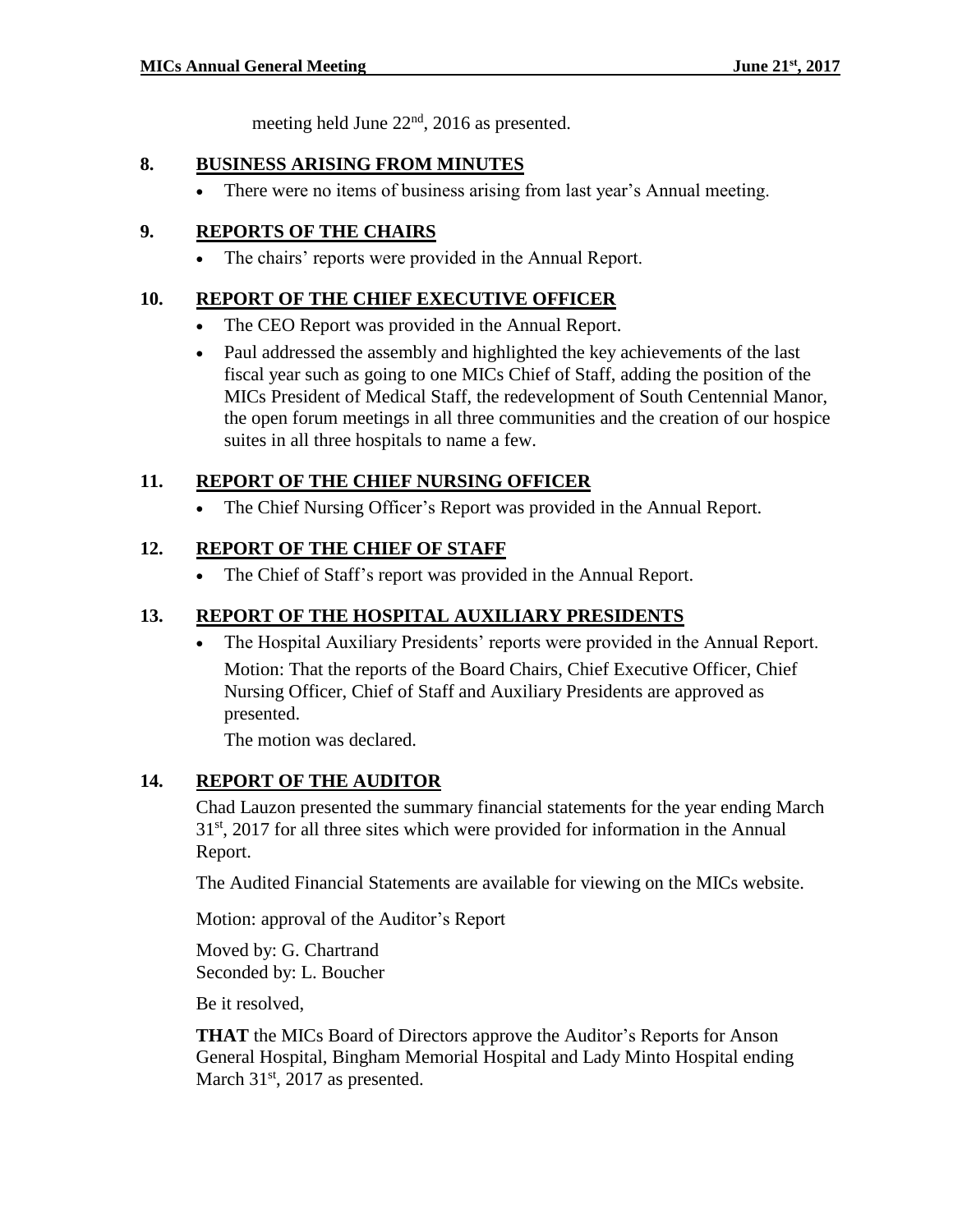Carried.

#### **15. APPOINTMENT OF AUDITOR**

Motion:

Moved by: L. Boucher Seconded by: J. Edwards

Be it resolved,

**THAT** Collins, Barrow, Gagné, Gagnon, Bisson, Hébert, Chartered Accountants be re-appointed as the auditors for the fiscal year 2017-2018 as recommended by the MICs Audit and Finance Committee.

Carried.

#### **16. ELECTION OF GOVERNORS TO THE BOARD**

• The Nominating Committee recommends the following:

Roy Onlock be elected to the BMH Board of Governors for a three-year term Johanne Edwards be re-elected to the AGH Board of Governors for another threeyear term

Patricia Dorff be re-elected to the LMH Board of Governors for another three-year term

Julie Papineau be elected to the LMH Board of Governors for a three-year term

• There being no other Nominations, the following motion was proposed:

**THAT** the slate of nominations be approved by acclamation.

Moved by: R. Belisle Seconded by: P. Britton Carried.

## **17. CLOSING REMARKS**

- B. Dennis thanked everyone for coming out. He presented P. Michaud with his retirement gift and thanked him for his years of service.
- P. Dorff presented J. Solomon with his retirement gift. Jack has been with the board for 10 years.

#### **18. ADJOURNMENT**

Motion to adjourn: Moved by: J. Solomon Seconded by: G. Chartrand There being no further business, the meeting adjourned at 7:24 p.m. Carried.